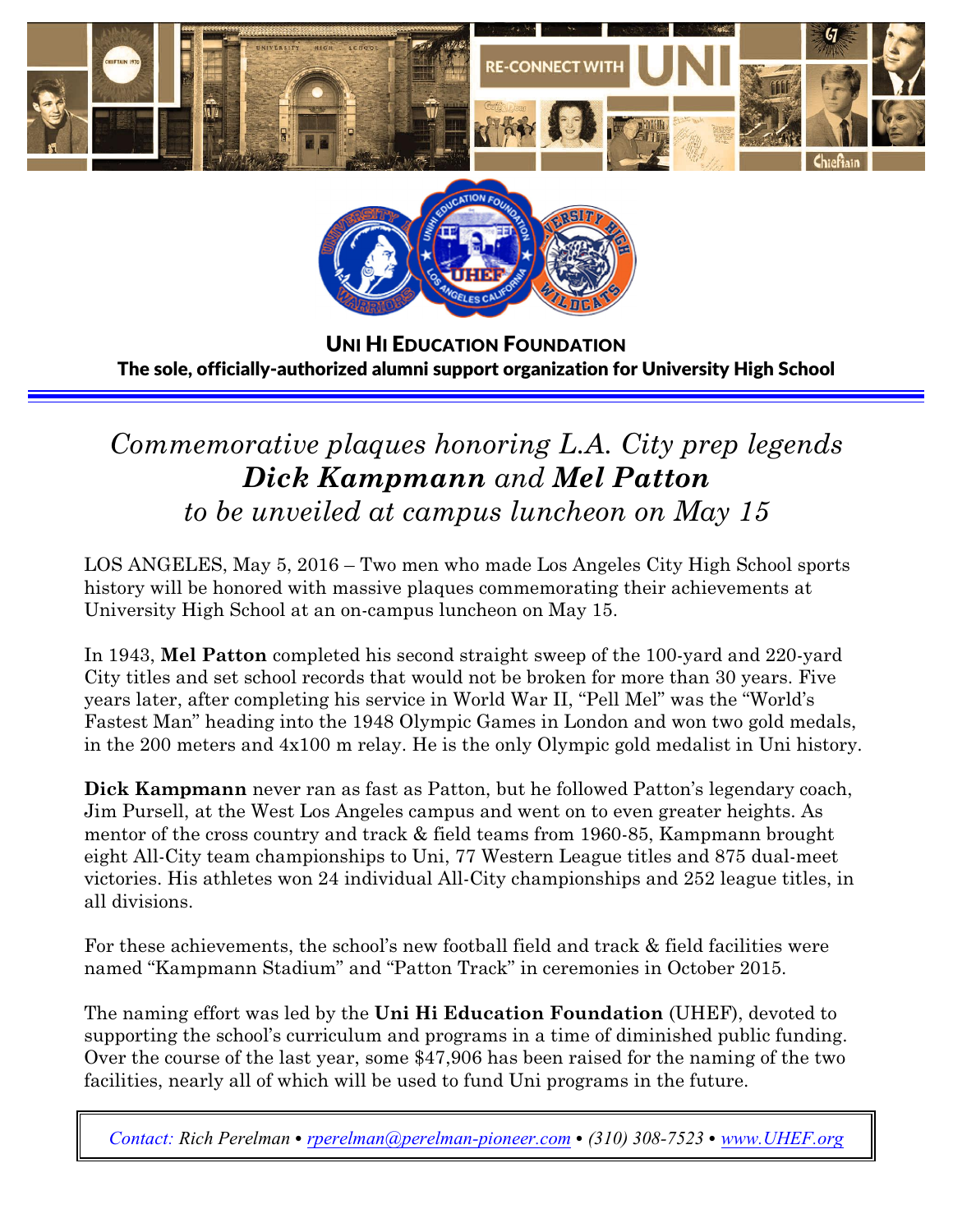### *L.A. City prep legends Kampmann and Patton to be saluted at May 15 luncheon,*

#### *page 2*

Less than 10 percent of the total went into the production and support of four massive plaques, each 30 inches wide and 40 inches tall, commemorating the namings. In addition, a plaque commemorating Uni's first principal, **Angus Cavanaugh**, for whom the football field has long been named, and a plaque listing the leading donors, will be installed on the north wall of the school's South Gym, facing the football field and track.

The May 15 luncheon will be held in the South Gym, from 11:30 a.m. to 1:30 p.m. A formal program will include, but is not limited to:

- ∙ Presentation of a plaque and letter of recognition from the Los Angeles Unified School District Alumni History and Hall of Fame to both Kampmann and Patton;
- ∙ Remarks from Patton classmate **Craig Dixon** '44, who won a bronze medal in the 110 m Hurdles in 1948, Uni's only other Olympic medalist, and Patton biographer **Larry Booth**, who profiled the sprinter in his 2015 book, *World's Fastest Humans*;
- ∙ Remarks from Patton's widow, **Shirley Patton**;
- ∙ Remarks from University High School principal **Eric Davidson**, remembering Cavanaugh;
- ∙ Remarks from four Kampmann cross country and track & field alumni: **Harvey Stein** '60, **Steve Baum** '69, **Konrad Trope** '73 and **Heidi Howell** '80;
- ∙ Remarks from Kampmann, now 91 years old;
- ∙ Unveiling of the plaques.

Tickets to the event are available to the public, at \$60 per person through May 10, but online only at *[www.brownpapertickets.com/event/2533630](http://www.brownpapertickets.com/event/2533630)*. No tickets will be sold at the door.

The luncheon is being held on the same day as the UHEF's All-Classes Picnic and Car Show, a free event from 11 a.m. to 3 p.m. on other areas of the campus.

*Notice*:

"Use of these school premises has been granted pursuant to the provisions of Sections 17400 et seq., of the Education Code of the State of California to the Uni Hi Education Foundation from the Board of Education of the Los Angeles Unified School District. The Board of Education does not sponsor or take responsibility, not does it necessarily endorse any of the activities, statements, or opinions which may be expressed at this meeting or activity."

*Contact: Rich Perelman* ∙ *[rperelman@perelman-pioneer.com](mailto:rperelman@perelman-pioneer.com)* ∙ *(310) 308-7523* ∙ *[www.UHEF.org](http://www.UHEF.org)*